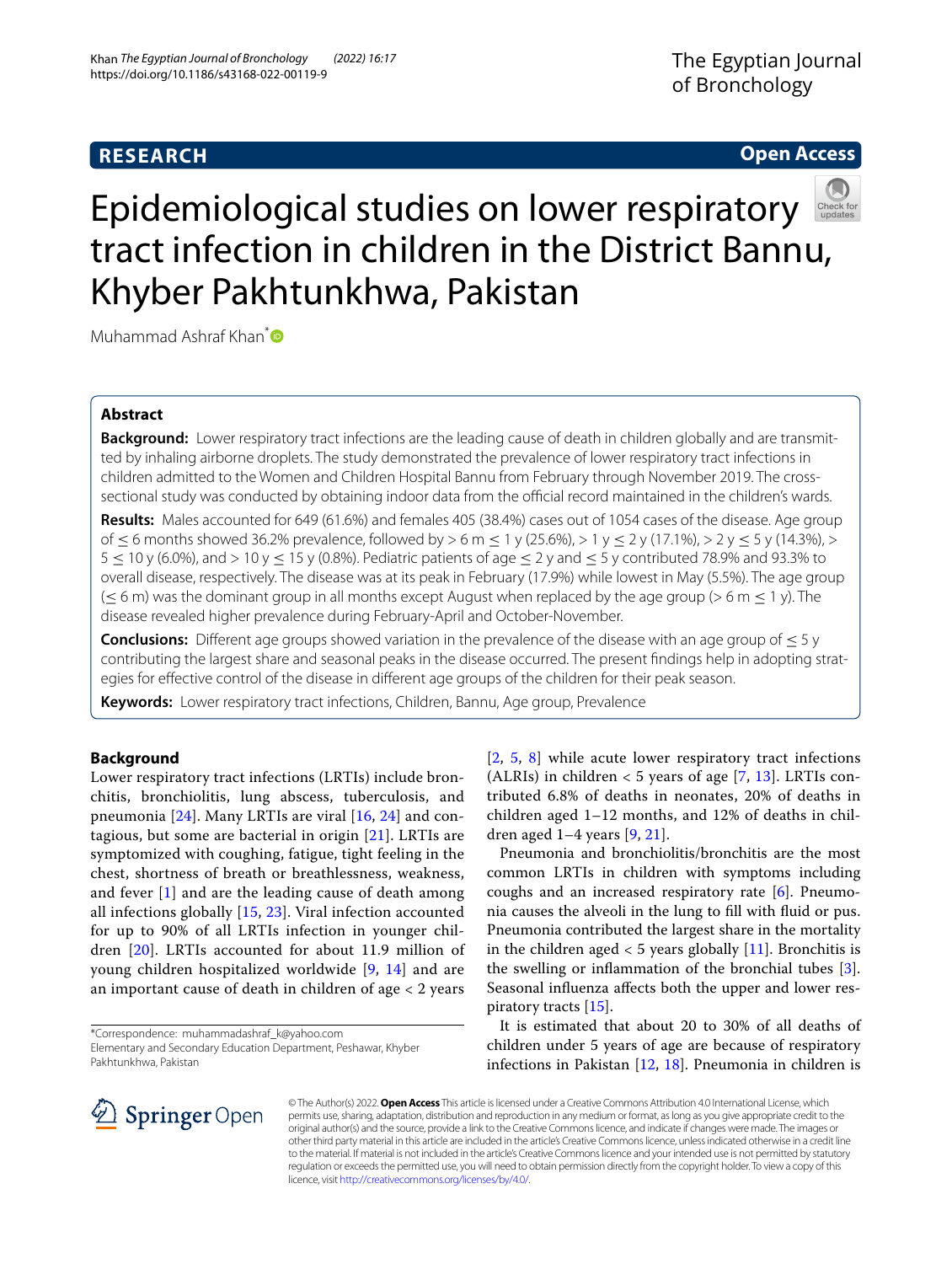the second highest contributor to childhood morbidity and mortality in all ethnic groups in Pakistan  $[10]$  $[10]$ . The present study was undertaken to determine the demographic prevalence of lower respiratory tract infections in the children (age  $\leq$  15 y) of the District Bannu and adjoining areas and is the frst of its kind to deal with the age- and sex-wise prevalence of the LRTIs in the children in Khyber Pakhtunkhwa. The current finding will contribute to the policymakers in their future planning of healthcare policies and in adopting preventive measures.

# **Methods**

#### **Study population and the outpatient diagnosis**

The study includes those children up to 15 years of age who visited the outpatient department (OPDs) of Women and Children Hospital, Bannu, from February through November 2019 and was admitted to the children's wards. The present study reported 1054 pediatrics patients sufered (Table [1\)](#page-1-0) from lRTIs including males 649 (61.6%) and females 405 (38.4%). A child was considered to have LRTI based on the symptoms and signs including coughing, fatigue, tight feeling in the chest, shortness of breath or breathlessness, wheezing, weakness, and fever and was recommended to be admitted to the children's wards. The patients were not further diagnosed to determine the type of LRTIs such as pneumonia or tuberculosis, and the data showed only sex- and agewise prevalence of LRTIs. The personal information of the indoor patients was recorded in the official registers maintained by the ward in-charge. Demographic data (age and gender) were collected. The study protocol was approved by the Ethical Committee of the said hospital. The inclusion criteria for the study population were as follows: (1) children of age  $\leq$  15 y and (2) children with the sign or symptoms/infections of LRTI.

#### **Collection of in‑patient data and its management**

The in-patient data were collected from the official record in the unconsolidated form of data of children's wards. I prepared the consolidated report for each month for the study period and classify the data into six age groups of children:  $\leq 6$  m,  $> 6$  m  $\leq 1$  y,  $> 1$  y  $\leq 2$  y,  $> 2$  y  $\leq 5$  y,  $> 5 \leq$ 10 y, and > 10 y  $\leq$  15 y.

## **Statistical analysis**

Pearson's chi-squared tests and Fisher's exact tests (*a* = 0.05) were used to analyze the data, followed by pairwise comparisons post hoc test.

# **Results**

## **Statistical analysis result**

The chi-squared tests  $(\chi \chi = 15.215, df = 9, p$ -value = 0.0852) showed gender by months was not significant. The chi-squared tests for age by months ( $\chi^2$  = 59.942, *df* = 36,  $p$ -value = 0.00737) were significant. Post hoc pairwise multiple comparisons were adjusted with the Benjamini and Hochberg  $[4]$  $[4]$  "BH" method with  $a = 0.01$ .

# **Month‑wise/seasonal‑based prevalence of lower respiratory tract infections (LRTIs)**

Out of 1054 pediatric patients who sufered from lRTIs, 649 (61.6%) were males and 405 (38.4%) were females (Table [1](#page-1-0)), demonstrating monthly/seasonal variation in the prevalence of the disease. Overall, the disease showed the highest prevalence in February (17.9%) and a consistent decrease in prevalence from February through May

<span id="page-1-0"></span>**Table 1** Prevalence of lower respiratory tract infections (LRTIs) in children in the District Bannu in 2019

| Mon | M    | F    | Age groups (months or years) |                  |                 |                  |                 |                     |       | %    |
|-----|------|------|------------------------------|------------------|-----------------|------------------|-----------------|---------------------|-------|------|
|     |      |      | $\leq 6m$                    | $> 6 m \leq 1 y$ | $>1 y \leq 2 y$ | $> 2 y \leq 5 y$ | $> 5 \leq 10 y$ | $>10$ y $\leq 15$ y |       |      |
| Feb | 119  | 70   | 77                           | 47               | 33              | 25               | $\overline{7}$  |                     | 189a  | 17.9 |
| Mar | 85   | 59   | 51                           | 45               | 20              | 19               | 8               |                     | 144a  | 13.7 |
| Apr | 67   | 39   | 35                           | 24               | 23              | 15               |                 | 2                   | 106a  | 10.1 |
| May | 39   | 19   | 22                           | 20               |                 | 3                | 6               |                     | 58a   | 5.5  |
| Jun | 42   | 33   | 35                           | 12               | 3               | 19               | 5               |                     | 75b   | 7.1  |
| Jul | 45   | 27   | 25                           | 17               | 16              | 9                | 5               |                     | 72a   | 6.8  |
| Aug | 36   | 28   | 12                           | 19               | 17              | 11               | 3               |                     | 64a   | 6.1  |
| Sep | 36   | 37   | 28                           | 16               | 15              | 9                | 5               |                     | 73ab  | 6.9  |
| Oct | 61   | 45   | 33                           | 20               | 20              | 21               | 11              |                     | 106ab | 10.1 |
| Nov | 119  | 48   | 64                           | 50               | 26              | 20               | 6               |                     | 167a  | 15.8 |
| Tot | 649  | 405  | 382                          | 270              | 180             | 151              | 63              | 8                   | 1054  | 100  |
| %   | 61.6 | 38.4 | 36.2                         | 25.6             | 17.1            | 14.3             | 6.0             | 0.8                 | 100   |      |

*M* for male and *F* for female, *T* for total children, *m* for month and *y* for year. Total counts for the months followed by the same small letter in column are not significantly different (Tukey's HSD,  $p = 0.05$ )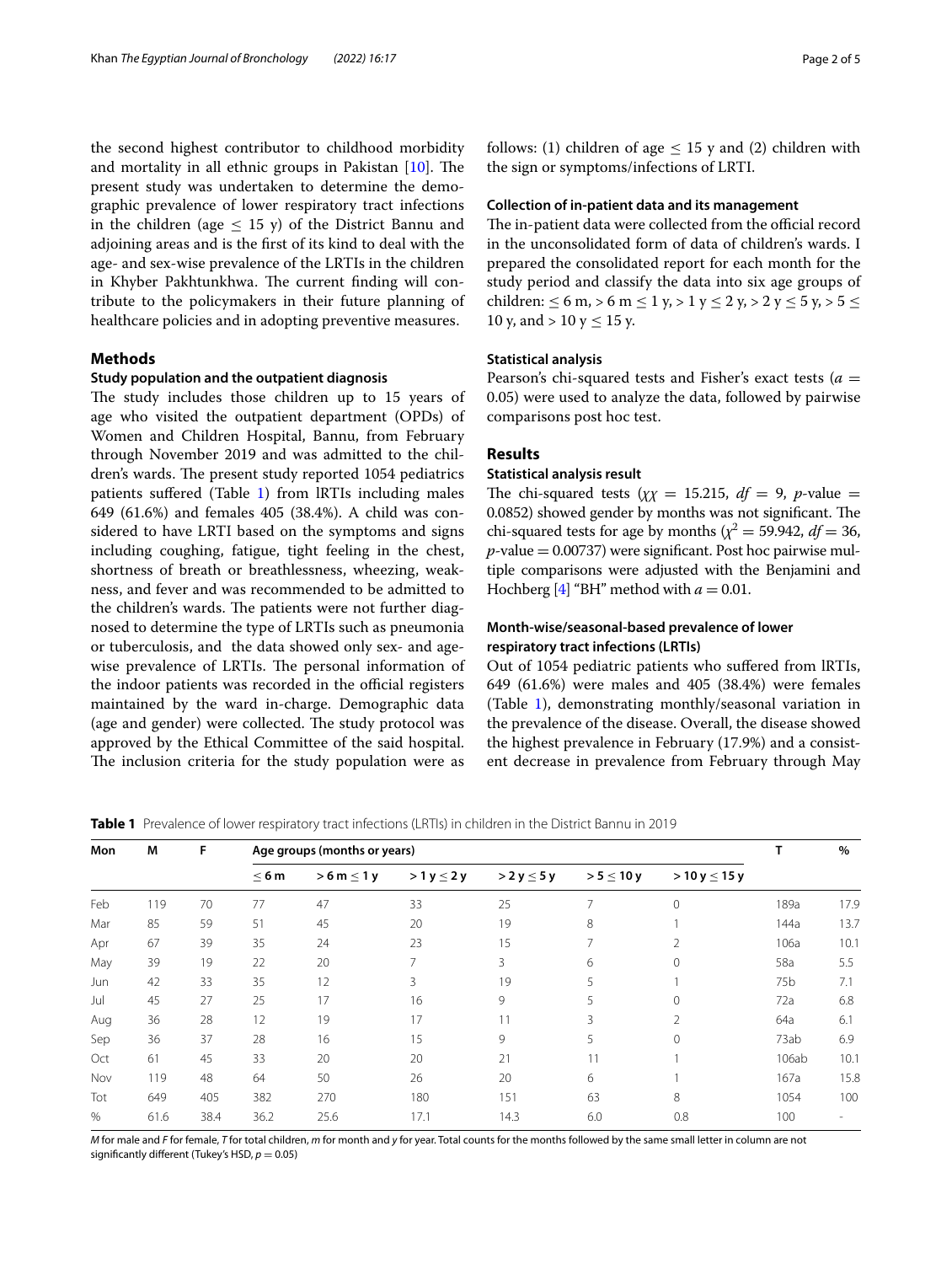(up to  $5.5\%$ ). The disease indicated low prevalence during May through September:  $\leq 7.1\%$  $\leq 7.1\%$  $\leq 7.1\%$  (Table 1) because of the increase in temperature from spring through summer. However, LRTIs once again increased from October through November (15.8%). Therefore, the study demonstrated that autumn through spring showed a higher prevalence of the LRTIs than the summer because of the comparatively low temperature (Table [1\)](#page-1-0).

# **Gender‑based prevalence of LRTIs**

The male children showed a higher prevalence of overall LRTIs than female children in all months except September of the study period (Table [1\)](#page-1-0).

## **Age‑based prevalence of LRTIs**

Age groups play an important role in the overall prevalence of the LRTIs in children as the percentage prevalence of the disease steadily decreased when age shifted from  $\leq$  6 months toward > [1](#page-1-0)0 y  $\leq$  15 y (Table 1): the age group ( $\leq 6$  months) showed 36.2%, while the age group ( $> 10$  y  $\leq 15$  y) showed 0.8% prevalence of LRTIs.

# **Age groups based month wise/seasonal comparison of the prevalence of LRTIs**

Generally, age groups showed a higher prevalence of LRTIs from February through April and during October-November compared to during May-Septem-ber (Table [1](#page-1-0)). The age group ( $\leq 6$  m) was the dominant group among all the age groups for all the months except August (Table [1](#page-1-0), Fig. [1\)](#page-2-0), which demonstrated that children of age  $\leq$  6 m are more vulnerable to the disease than other age groups. Age group ( $\leq 6$  m) showed the highest prevalence of 77 cases (40.7%) in February (Table [1](#page-1-0)), followed by November (64 cases: 38.3%) and the lowest prevalence in August (12 cases: 18.8%), while age group  $($  > 6 m  $\leq$  1 y) was the dominant group only in August (19) cases: 29.7%) among all the age groups (Table [1](#page-1-0), Fig. [1](#page-2-0)) and revealed the highest prevalence of 50 cases (29.9%) in November (Table [1](#page-1-0)). Both the age groups ( $> 1 y \le 2 y$  and  $> 2$  y  $\leq 5$  y) showed the highest prevalence in February ( $> 13\%$ ) and the age group ( $> 5 \le 10$  y: 10.4%) in Octo-ber (Table [1](#page-1-0)). Thus, the disease was more prevailed in the early winter through late spring in children because may be of the lower/comparatively lower temperature than summer (Table [1\)](#page-1-0).

Age group ( $\leq 6$  m) contributed month-wise highest prevalence of LRTIs, followed by age group (> 6 m  $\leq$  1y), age group (> 1 y  $\leq$  2 y), and age group (> 2 y  $\leq$ 5 y) from February through May (except,  $>$  2 y  $\leq$  5 y, in May) and from July through September (except,  $\leq 6$  m, in August) and in November (Fig. [1\)](#page-2-0).

# **Discussion**

Literature on the epidemiology of respiratory diseases in Pakistan is not updated and not well documented [[22](#page-4-21)]. Epidemiological studies on the LRTI generally in Pakistan and particularly in Khyber Pakhtunkhwa are not sufficiently available, and most of these studies are related to molecular epidemiology (viral etiology). Moreover, literature on the age- and sex-wise prevalence/demographic data of LRTIs in children is scarce in Pakistan and is not available in Khyber Pakhtunkhwa.

The study reported 1054 patients of LRTIs including 61.6% were males and 38.4% were female children and revealed 61.9% prevalence of LRTIs in children aged ≤ 1 year and 31.4% in aged > 1 y  $\leq$  5 y were supported

<span id="page-2-0"></span>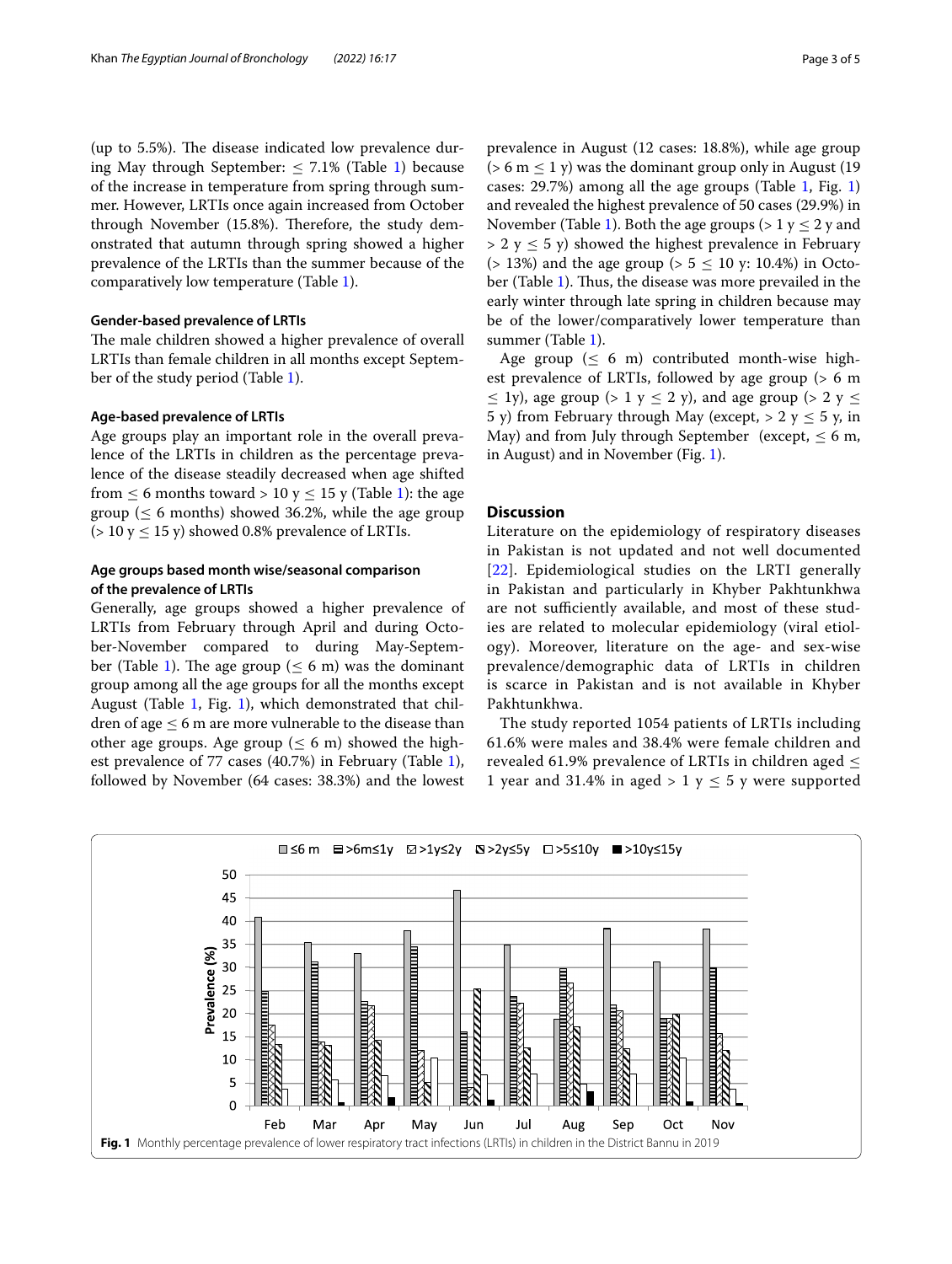by Munir who investigated 840 paediatric patients (2 months up to 5 years) with ARTIs including 539 (64.2%) were male and 301 (35.8%) were female and found 497 (59.16%) patients were of age 2 months to  $\lt$ 12 months and 343 (40.83%) were of age 12 months to 59 months [[25\]](#page-4-22).

The higher prevalence of LRTIs in males (61.6%) was also supported by Sultana et al. [[22\]](#page-4-21), who reported 1008 patients with respiratory problems including 594 (58.9%) were males and 414 (41.1%) were females and found overall 16 types of respiratory diseases in the patients: tuberculosis accounted for 29.66%, followed by asthma (28.08%) and chronic obstructive pulmonary disease (11.31%). The age group 51–60 years contributed the highest (21.13 %) of the patients, followed by 41–50 years (17.66 %) and 61–70 years (14.19%), and minimum patients (3.08 %) in the age group of 1–10 years. Children are more susceptible to influenza and other LRTIs than adults because of their less developed immune systems, and their intense social mixing patterns probably enhance transmission.

Mirkarimi et al. [[17\]](#page-4-23) found 59.4% out of 303 were males hospitalized children including infants sufered from LRTI (pneumonia and bronchitis were the most common LRTIs) in Abuzar Hospital (Iran) during 1 year. Their age ranges 1 month to 15 years and found the highest number of patients were of age  $<$  1 year (50.8%,  $n = 154$ .

Nizami et al. [\[19\]](#page-4-24) found 5884 children with ARTIs including 1097 children who had pneumonia and severe pneumonia with 82.1/1,000 children per year for pneumonia. They isolated *Haemophilus influenzae*, *Streptococcus pneumoniae,* and *Klebsiella pneumoniae* 10.9%, 3.7%, and 8.5% of oropharyngeal swabs, respectively, and estimated the total number of cases of pneumonia to be 213,116 per year due to *H. influenzae* and 71,864 per year due to *S. pneumoniae* in children aged < 5 years in Pakistan.

The present study contributes to adopting timely strategies both age-wise and month-wise for effective prevention as well as control of LRTIs in children in the study area. Furthermore, the study also helps in the immunization of children timely and properly. Nevertheless, the present study is limited as the study did not describe the etiology of the LRTIs. Further research is needed to know the causes of LRTIs (viral or bacterial) as well as LRTIs diagnosed into different types, i.e., bronchitis, bronchiolitis, tuberculosis, and pneumonia, and their prevalence rate in children in the study area.

Bottle and formula feeding is the major risk factor responsible for the 78.9% of LRTIs in infants and babies aged  $\leq$  2 years in the present study. The

unhygienic conditions of feeding children play a key role in the spread of the disease in the study area.

## **Conclusions**

Male children and the age group ( $\leq 6$  months) remained the dominant group contributed 649 (61.6%) cases and 36.2% prevalence of lower respiratory tract infections (LRTIs) in the District Bannu, respectively, followed by age group > 6 m  $\leq 1$  y (25.6%), > 1 y  $\leq 2$ y (17.1%), > 2 y  $\leq$  5 y (14.3%), > 5  $\leq$  10 y (6.0%), and > 10 y  $\leq$  15 y (0.8%). Children of age  $\leq$  5 y contributed 93.3% to the overall disease. The highest prevalence of the LRTIs was observed in February (17.9%), while the lowest was in May (5.5%). A gradual reduction in the overall percentage prevalence occurred when age shifted from  $\leq 6$  m toward > 10 y  $\leq 15$  y. All the age groups showed a higher prevalence of the LRTIs in children during late winter through spring and autumn through early winter, while the age groups ( $\leq 6$  m,  $>$ 6 m  $\leq$  1 y, > 1 y  $\leq$  2 y, > 2 y  $\leq$  5 y) showed a higher prevalence from February through May (except, > 2 y  $\leq$  5 y, in May) and from July through September and in November. The study helps promote health in the study area by the adoption of preventive and control measures against LRTIs.

#### **Recommendations**

It is recommended that the mother should have (1) proper breastfeeding up to 2 years because 78.9% of children suffering from LRTIs are of age  $\leq 2$  years and (2) should have regularly attended a child care facility for regular checkups/immunization and treatment.

#### **Abbreviations**

LRTs: Lower respiratory tract infection; ALRIs: Acute lower respiratory tract infections; RSV: Respiratory syncytial virus; GBD: Global burden of disease; OPDs: Outpatient departments; BH: Benjamini and Hochberg; NPS: Nasopharyngeal swabs; RV: Rhinovirus; MP: Mycoplasma.

#### **Acknowledgements**

I am highly grateful to the then additional director Aman Uallh of the Women and Children Hospital, Bannu, for his permission to obtain the research data and for granting me ethical approval of the study. I am also grateful to Mr. Shafq-ur-Rehman, in charge (children ward), for his assistance in obtaining the data. Thanks also to Jos Feys, a senior research fellow at the KU Leuven University (Catholic University of Leuven, Belgium), for statistically analyzing the data.

#### **Author's contributions**

I am the sole author of this manuscript and contributed to the study conception and design, material preparation, data collection, data management, and interpretation. The author(s) read and approved the fnal manuscript.

#### **Author information**

I am Dr. Muhammad Ashraf Khan with Ph.D. in Environmental Sciences from the University of Peshawar, and serving as a senior subject specialist (Biology)